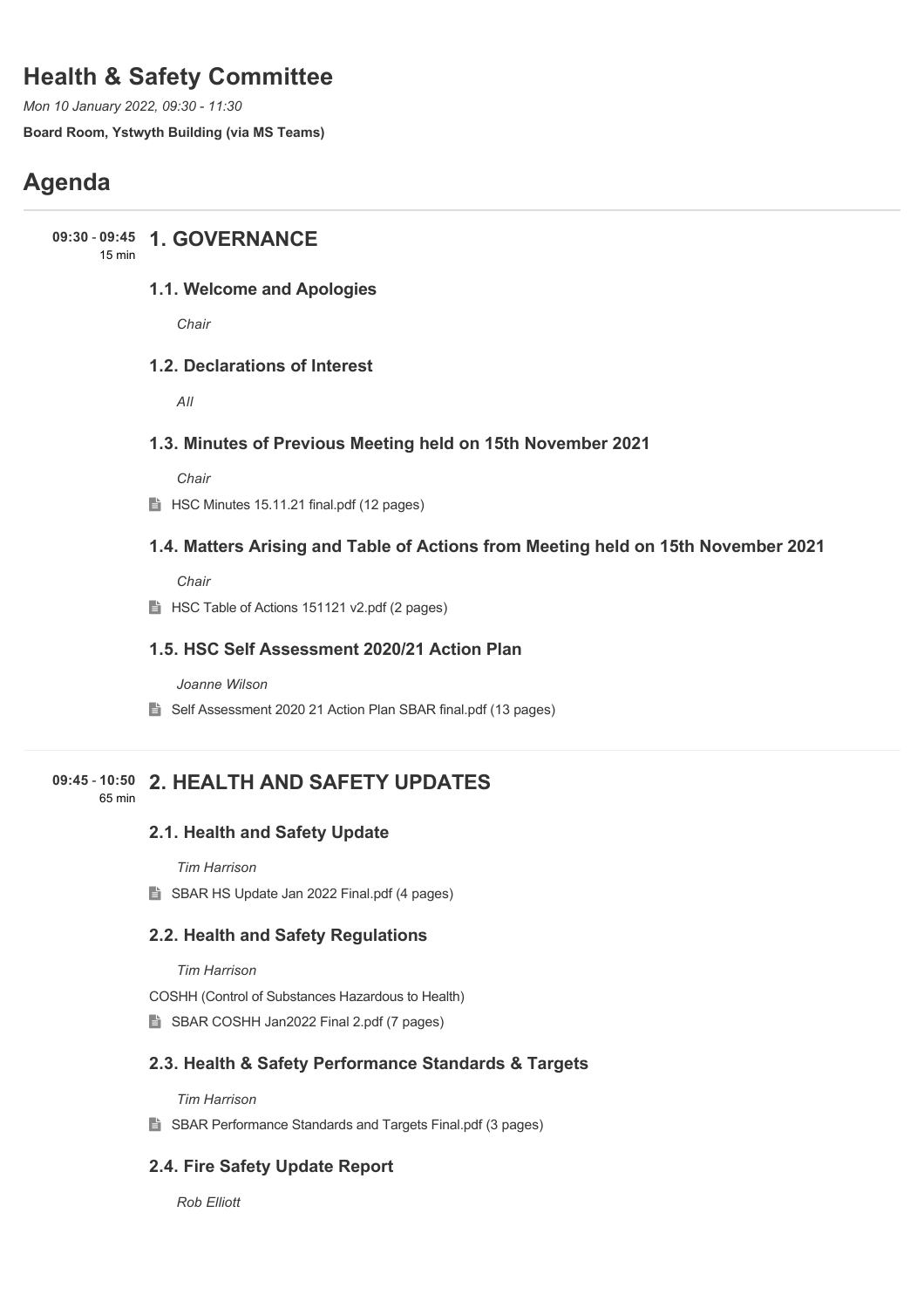■ 2.5 SBAR Fire Safety Management January 2022 final.pdf (9 pages)

#### **2.5. Operational Security Model Update**

*Mandy Rayani/Andrew Carruthers*

Verbal Report

## **3. RISK 10:50** - **11:05**

15 min

#### **3.1. Deep Dive: Corporate, Directorate and Service Risks Review**

*Tim Harrison*

**Risk Register Review Slides final.pdf (7 pages)** 

## **4. PLANNING 11:05** - **11:15**

10 min

#### **4.1. Planning Objectives Update**

*Alison Shakeshaft*

- **PO Standard SBAR HS January 2022 final.pdf (10 pages)**
- App1 PO Update for HS January 2022 final.pdf (1 pages)

## **5. FOR APPROVAL 11:15** - **11:15**

0 min

## **5.1. Policies for Approval**

*Mandy Rayani/Andrew Carruthers*

#### **5.1.1. New and Expectant Mothers/Birthing Parents Procedure**

- 767 V2 NEM Procedure SBAR final.pdf (4 pages)
- **B** SUMMARY EqIA 767 New and Expectant Mothers Birthing Parents Procedure final.pdf (4 pages)
- 767 V2 New Expectant Mothers or Birthing Parents Procedure 2021 final.pdf (12 pages)

#### **5.1.2. Control of Substances Hazardous to Health (COSHH) Policy & Procedure**

- 703 V2 COSHH Policy SBAR final.pdf (4 pages)
- **SUMMARY EqIA 703 COSHH Policy final.pdf (3 pages)**
- 703 V2 COSHH Policy Procedure 2021 Final For Approval.pdf (30 pages)

#### **5.1.3. Extension of Health and Safety Policies**

SBAR final.pdf (3 pages)

#### **5.1.4. CCTV Policy**

- 323 SBAR CCTV policy final.pdf (3 pages)
- 323-EqIA updated final.pdf (5 pages)
- 323-CCTVPolicy final.pdf (20 pages)

#### **5.1.5. Estates Ventilation Policy**

- **HSAC Ventilation Policy Approval SBAR final.pdf (3 pages)**
- Summary EqIA 382 Ventilation Policy final.pdf (3 pages)
- 382 Draft Estates Ventilation Policy 2021 final.pdf (25 pages)